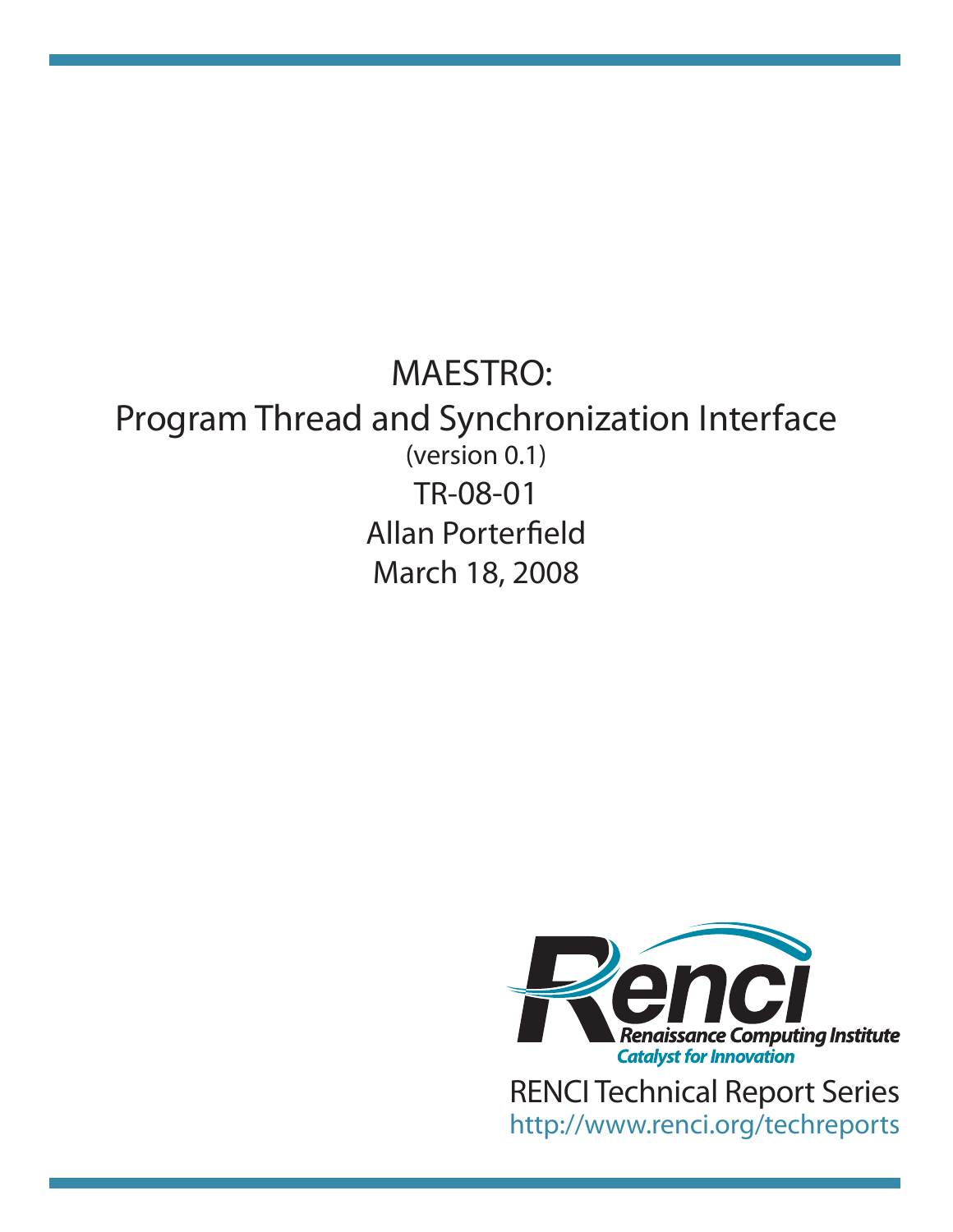# MAESTRO: Program Thread and Synchronization Interface (version 0.1 - March 2008)

Allan Porterfield Renaissance Computing Institute Chapel Hill, NC 27517 akp@renci.org

March 27, 2008

# **Abstract**

The MAESTRO API is intended to support a simple thread programming model for compilers and other automated tools. It is not expected to be visible to application programmers. MAESTRO must support other programming models, such as MPI and OpenMP, efficiently. The goal is to provide light weight threads than can run quickly and efficiently on a dynamic number of hardware resources running within a single address space. MAESTRO allows more threads to be created than resources exist and is responsible for mapping the work to existing resources. The goal is to allow easier parallel programming and porting between different machines by removing, knowledge of system size from the application. MAESTRO supplies explicit thread and parallel loop creation and uses an explicit join point for thread synchronization. In addition the MAESTRO API has a variety of synchronization mechanisms, ranging from optimistic point-to-point though global barriers. This draft is expected to be heavily modified as initial implementation shows the numerous shortfalls.

# **1 Overview**

This is a working document. Implementation comments should be *italicized*.

## **1.1 Target**

This prototype version of the threading and synchronization interface for MAESTRO is being designed with the intent that it will not be used by many application programmers. It is expected to be used by a small handful of runtime implementers to transform by hand a few applications to provide threads for use with the prototype runtime. If successful, the next step would be to expand the interface and use it between a compiler and the runtime. As a target for automated tools (and maniac early researchers) the MAESTRO API, can have painful syntax, but will need to support a complete programming environment and eventually other parallel programming models.

As MAESTRO implementation progresses, supporting applications will require that support for other threading packages be built on top of this MAESTRO interface. Over time this interface should be extended enough to allow most MPI and OpenMP calls to be implemented as library calls to the MAESTRO threading and synchronization functions. Though these libraries, most application programs should be able to run on MAESTRO.

#### **1.2 Requirements**

MAESTRO wants to provide a environment where the programmer can specify parallelism wherever it exists and not be concerned with the size of system the application on which it will be executed.

The requirements for this API will increase over time. For the initial MAESTRO prototype, for a small number of applications (or pseudo applications), it must be able to generate enough parallelism to saturate a single microprocessor. A mechanism to create threads from parallel regions and parallel loops will suffice. In preparation for later work, the first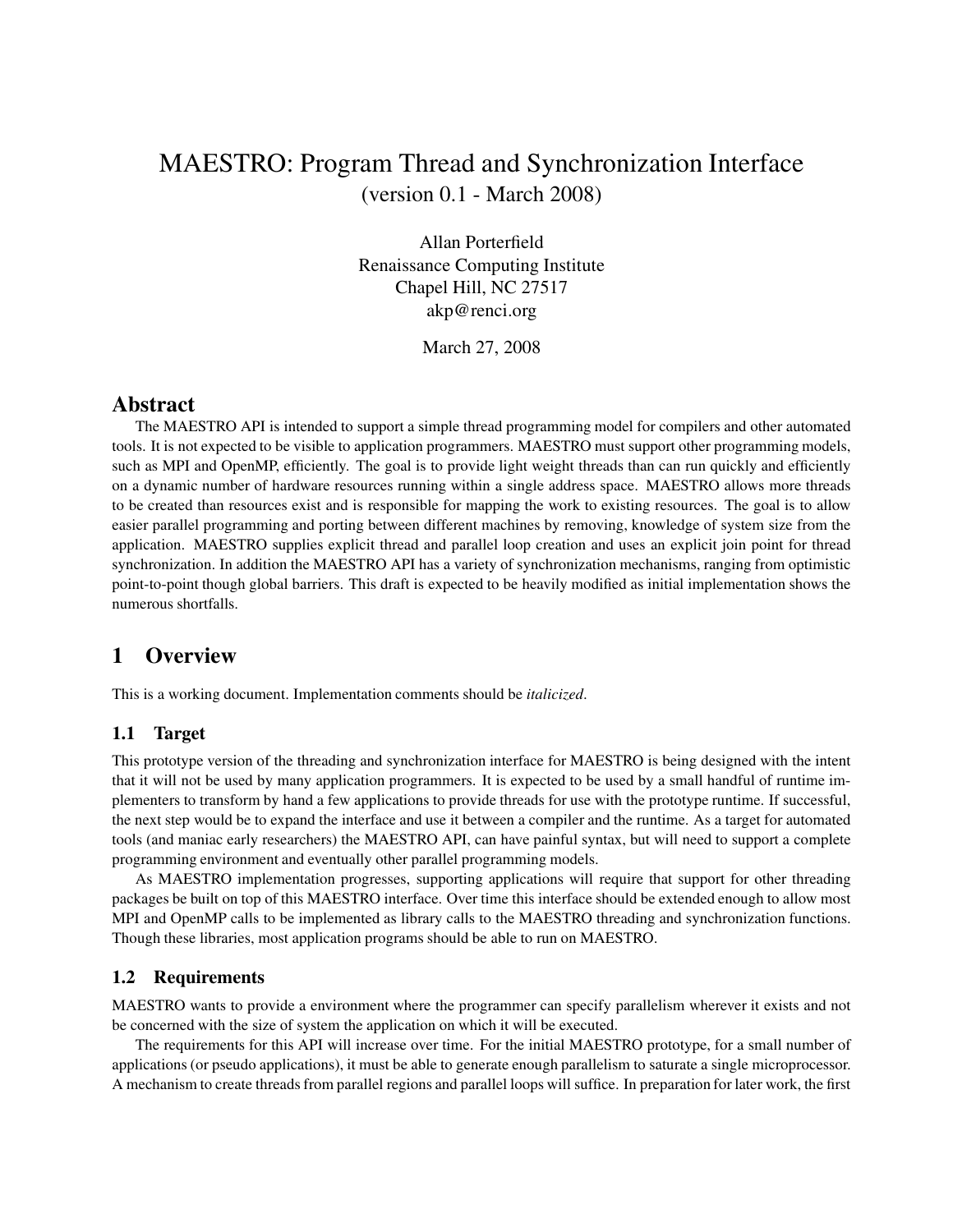version will be able to support nested parallelism for both regions and loops. Expressing parallelism is rarely enough to generate a correct program, some from of synchronization between the threads is needed. A general many-to-many mechanism is included to allow synchronization and data movement between the threads. In addition, to the general mechanism a simple one-to-one mechanism is also supported. This one-to-one mechanism should allow the exploration of specialized synchronization mechanisms that exist in some current microprocessors. For both synchronization protocols the programmer should not be concerned with the amount of fast resources the hardware provides. The interface should support the ability to remap synchronization to the best available hardware. Since we expect that hardware assist for various flavors of synchronization will become available in the future, separate mechanisms will allow easier exploitation of the features.

MAESTRO will map the expressed parallelism efficiently onto whatever hardware exists. By virtualizing software thread on top of hardware streams the mapping can be dynamic and change during an application. By allowing various flavors of synchronization to be expressed differently, the runtime can use the most efficient hardware solution available. Since the interface will virtualize any hardware assist, correctness can be guaranteed even when the application needs exceeds what the hardware provides.

#### **1.3 Approach**

To provide the greatest flexibility, the underlying threads must be as light as possible. The typical time to start a new thread should be hundreds of cycles or just a few references to non-cached memory. The heavier threads required by other models can be built on top of MAESTRO's lightweight versions. Much of the thinking is influenced by the experiences with the Tera MTA/Cray XMT programming model[1]. The model there is an explicit thread fork and an implicit thread join. Each thread has an associated variable and the join is implicit wherever the variable is used for the first time after thread creation. Although convenient for the application programmer, the implicit join point is hard to implement without compiler support. Since the initial implementation will be implemented as library calls, the interface will have an explicit join point for every non-speculative thread. This may increase the difficulty for expressing complicated parallelism but should be straightforward for most parallel constructs. The threads will be thought of as unnamed. Each thread will be associated with some memory location that can be used as an handle, but these handles will be reused and are only valid while a thread is active.

Many(most?) parallel threads will be created from independent execution of loop iterations. Using the same mechanism that we create a thread and placing it inside a loop is certainly feasible, but this loses information which the runtime can profitably use during execution. By allowing parallel loops to be explicit declared, the MAESTRO runtime can decide the amount of resources being applied to the loop. Knowing the number of active workers on a parallel loop, we can schedule better and allows simpler barrier implementations. Much of the power benefits from using MAESTRO will be built on the ability dynamically change the number of hardware streams executing a parallel loop.

One important feature that the MAESTRO runtime supports is nested parallelism. Efficiently mapping nested parallel threads to dynamic hardware resources will a challenge, but allowing nesting greatly simplifies programming (especially libraries) and increases performance (by reducing the likelihood of regions without enough threads to occupy the hardware resources). Supporting nested parallelism is not explicit anywhere in the interface, but is not excluded and any implementation needs to support.

## **2 Model**

MAESTRO's programming model is intended to run on the multi-core microprocessors. The processors will have thread counts upwards from four to the low teens. A large quantity of shared address space will be available allowing the threads to work on a single application. A limited amount communication between threads for synchronization.

#### **2.1 Terms and Concepts**

- thread software entity defines a chunk of work may or may not be actively executing at any point in time
- stream hardware entity that executes a software thread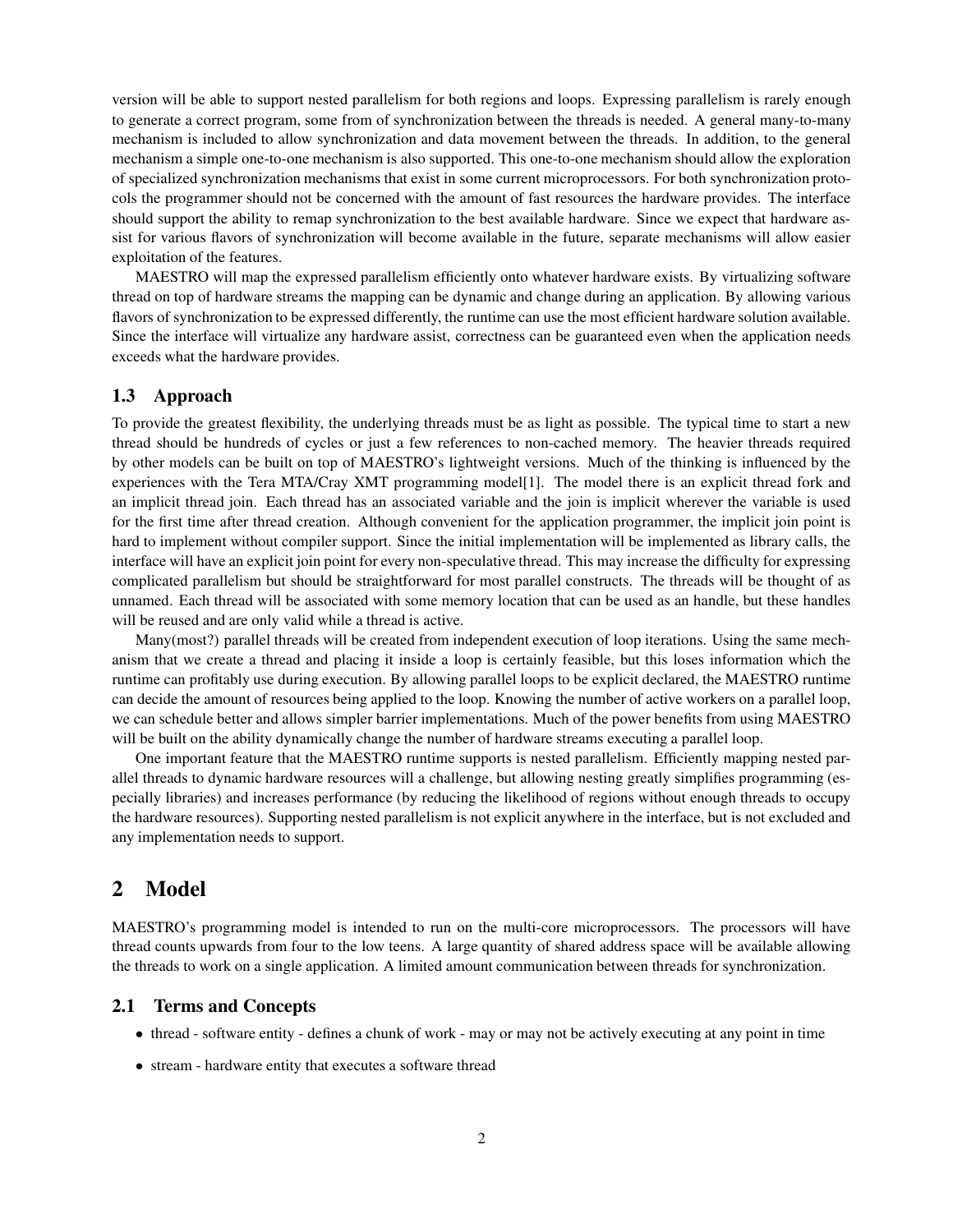• future - a variable which will be available at some point time - can also be the thread that computes the value that will be in that variable

Not used yet – but will be needed later

- team software entity a group of threads working on a single parallel loop
- team hardware entity a group of streams running with a single address space working on the same application

Do barriers divide loops? How to loop iterations get assigned?

# **3 Threading Interface**

Initially, MAESTRO will have a very simple thread creation interface. This specification in written in a C-like C++, but straight C and Fortran versions will be created on demand following the same philosophy. Threads and loops can be created and you can wait on a thread's completion.

#### **3.1 Classes**

- **class thread**
	- **–** enum ThreadStatus status
	- **–** enum ThreadType type
	- **–** int iterations
	- **–** int active streams
	- **–** func
- **enum ThreadStatus**
	- **–** RUNNING actively executing on a stream
	- **–** QUEUED awaiting allocation to a stream
	- **–** BLOCKED execution started, blocked on a synchronization variable
	- **–** WAITING execution started, awaiting execution after being BLOCKED on a synchronization variable
	- **–** MISSING either thread has completed or bad thread id
- **enum ThreadType**
	- **–** NORMAL created with **CreateThread**
	- **–** UNNAMED created with **CreateUnnamedThread**
	- **–** LOOP created with **CreateParallelLoop**
	- **–** NONE thread data structure not associated with a software thread

#### **3.2 Functions**

- **void InitializeRuntime(int size)** used before any threads or synchronization variables created. **size** specifies the initial size of the synchronization variable pool. The pool should be allowed to grow but startup sizing will be useful. It is possible that this will not be needed for threading, but here until it is determined to be superfluous.
- **class thread t CreateThread(func)** standard software thread creation. Allocates a thread data structure from a preallocated pool. Function should quickly return and add a new execution thread for some stream to execute (hopefully in parallel with the current thread).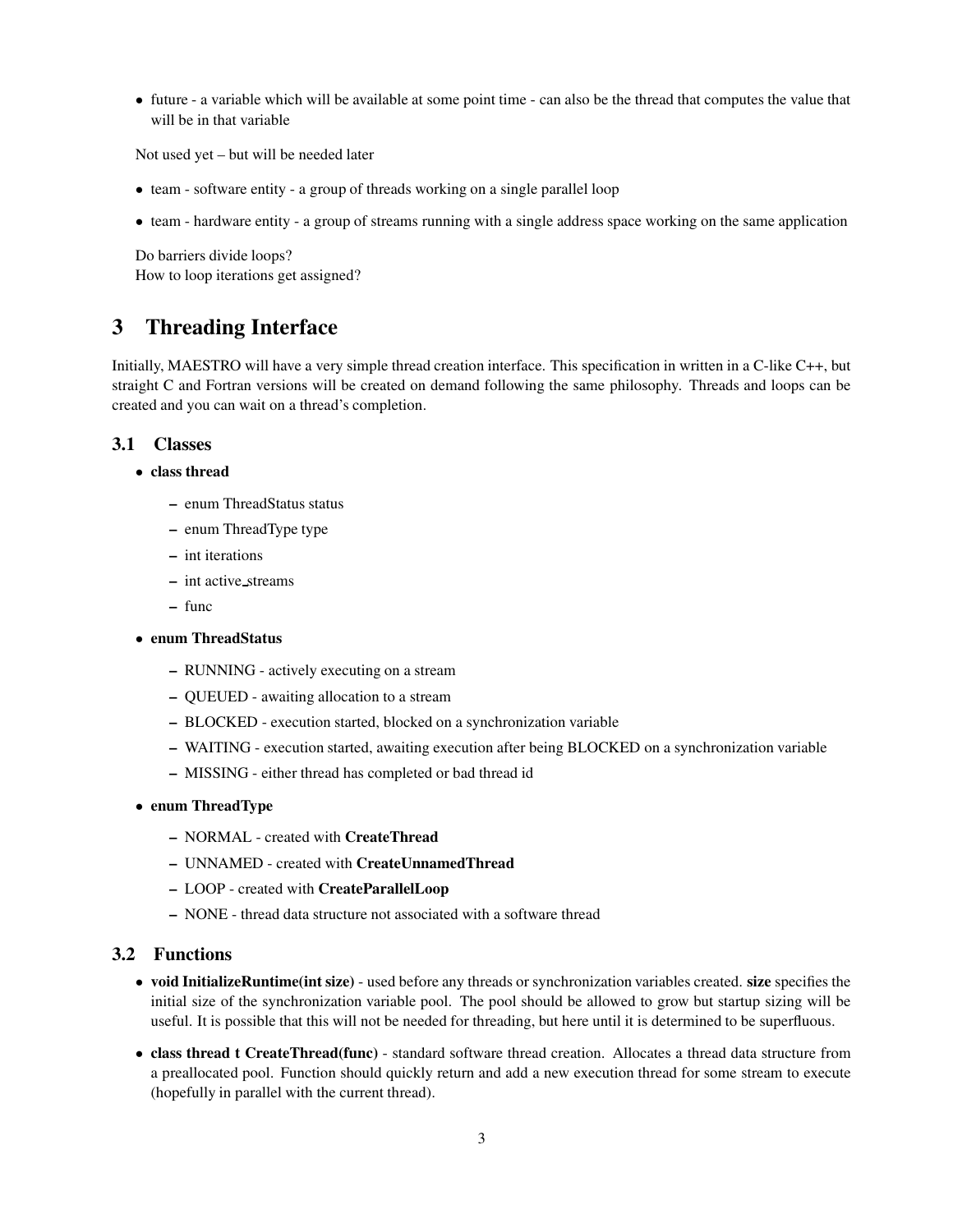- **void CreateUnnamedThread(func)** similar to **CreateThread**, except there is no checking to see if the computation will ever complete. **thread** data structure is allocated and used for the duration of execution but is released on thread termination. (This means that thread structure will need to know which type of call created it.) This thread type is intended for speculative executions. *This functionality may not be needed but seems easy to add* and implement initial and may be useful. If no real uses of it occur, it can be removed during a future iteration.
- **void CreateParallelLoop(func, int count)** Quickly allocate threadsfor a parallel loop. Each iteration is assumed to be independent of all other iterations and can be executed in any order. Only one **thread** structure will be allocated for the loop. This will greatly reduce the parallel loop startup overhead. The number of streams executing the loop will be used to optimize the loop chunk size and barrier/termination computation. *Manipulating chunk* size will be an interesting parameter when combined with power control; small - lots of overhead getting chunks, *large - can not react to hardware saturation quickly.*

By having the data structure present for the loop execution, streams can show up after the beginning of the loop and join the computation. Dynamic thread addition will allow better execution of complicated nested parallelism. More important to MAESTRO will be the ability to remove streams from a loop. This ability (only allowed while examining the thread structure for more iterations) will be critical in allowing correct execution even while the runtime is shutting down cores to save power.

The **thread** data structure is free on completion of the loop.

• **void ThreadJoin(classthread)** have this thread wait for another thread to complete. It frees thread after determine that the execution was completed.

Each **thread** data structure should have on indication of whether it is currently being executed. If a thread has not started when another thread attempts to **ThreadJoin** with it, the current thread should just pick it up and execute it. On completion the thread returns to its original thread rather than looking for work. If the thread is being executed, a scheduling problem of how long to wait arises. A two-phase protocol where we wait for the amount of time to remove ourselves from the stream and then still waiting go ahead and swap this thread out of the hardware resource is likely to be preferable. *Creating a new thread should be much lighter weight than swapping out an* active thread. Swapping an active thread will involve saving all register state from the active and should require *a large number of memory accesses.*

- **enum TheadStatus ThreadTest(class thread)** test the status of a thread which can be running, queued, blocked, waiting or missing(completed). May be used in **ThreadJoin** to determine if entering the thread wait logic is appropriate or whether switching to the thread is best.
- **bool e Barrier(class thread)** only valid for parallel loops prevent any loop iteration form progressing beyond this point until all loop iterations have reached this point. When a thread reaches this point, it may return to the beginning of the loop (or last barrier) and start iterations that have not otherwise been started. If no iterations remain, wait on some mechanism for the last iteration to complete before continuing. *This is the only point where* streams may be removed from the computation of a loop. By interrupting no iteration chunks, removing a stream is greatly simplified and switching to a new iteration should be much quicker than a full stream swap.

It may be easier to implement this as the completion of one loop and the start of a second loop. Whether implemented as one loop or two, some care should be taken to try and pass out the same iterations before and after the barrier. This should improve the performance of any private caches. This is not a hard rule, if streams are *removed by the power control mechanism iteration layout will change.*

#### **3.3 Examples**

#### **3.3.1 Parallel Section**

Figure 1 starts a simple parallel thread to search a tree with two threads. The parallelism is simple to add. Initialize the parallel runtime, wrap the parallel region within a function which is called by **CreateThread** and join the threads with **ThreadJoin** before using any value computed in the created thread. The performance of this would greatly depend on the balance of the two halves of the tree.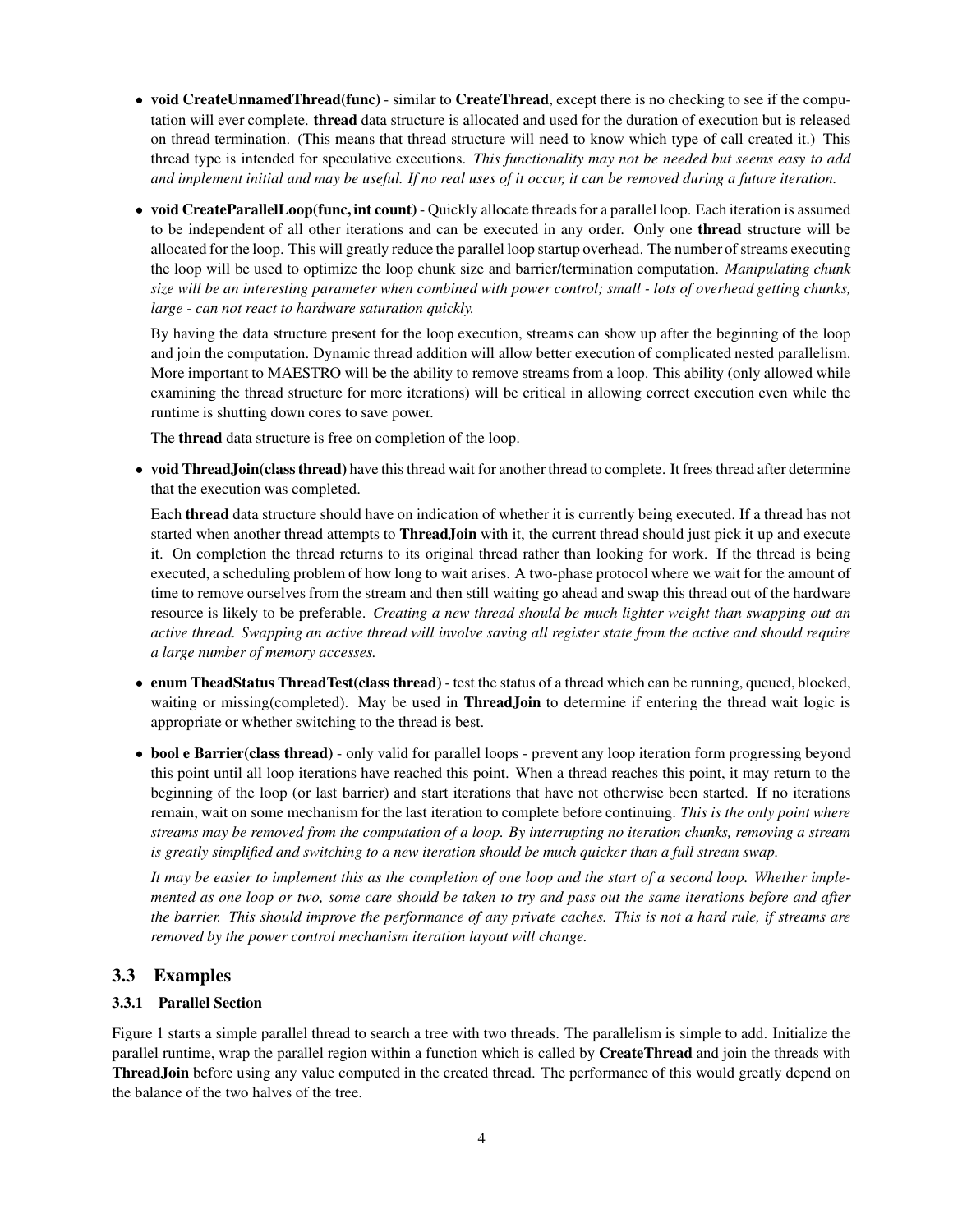```
int main() {
   int left,right;
   InitializeRuntime(100);
   class Tree tree = ReadTree(inoutfile); // read in tree
   // create thread to search left half of the tree
   class thread t = CreateThread(&Search(&(tree->left), 10, &left));
   right = Search(&(tree->right), 10, &right);
   ThreadJoin(t); // wait for left thread to terminate
   printf("found value 10 \%d times in tree\\n\", val, left+right);
   return 0;
}
void Search(class Tree *tree, int value, int * result){
  int res = 0;
  if (tree==NULL) return;
  if (tree->value == value) res++;Search(&(tree->left), value, &res);
   Search(&(tree->right), value, &res);
  result = res;
  return;
}
```
Figure 1: Parallel Region Example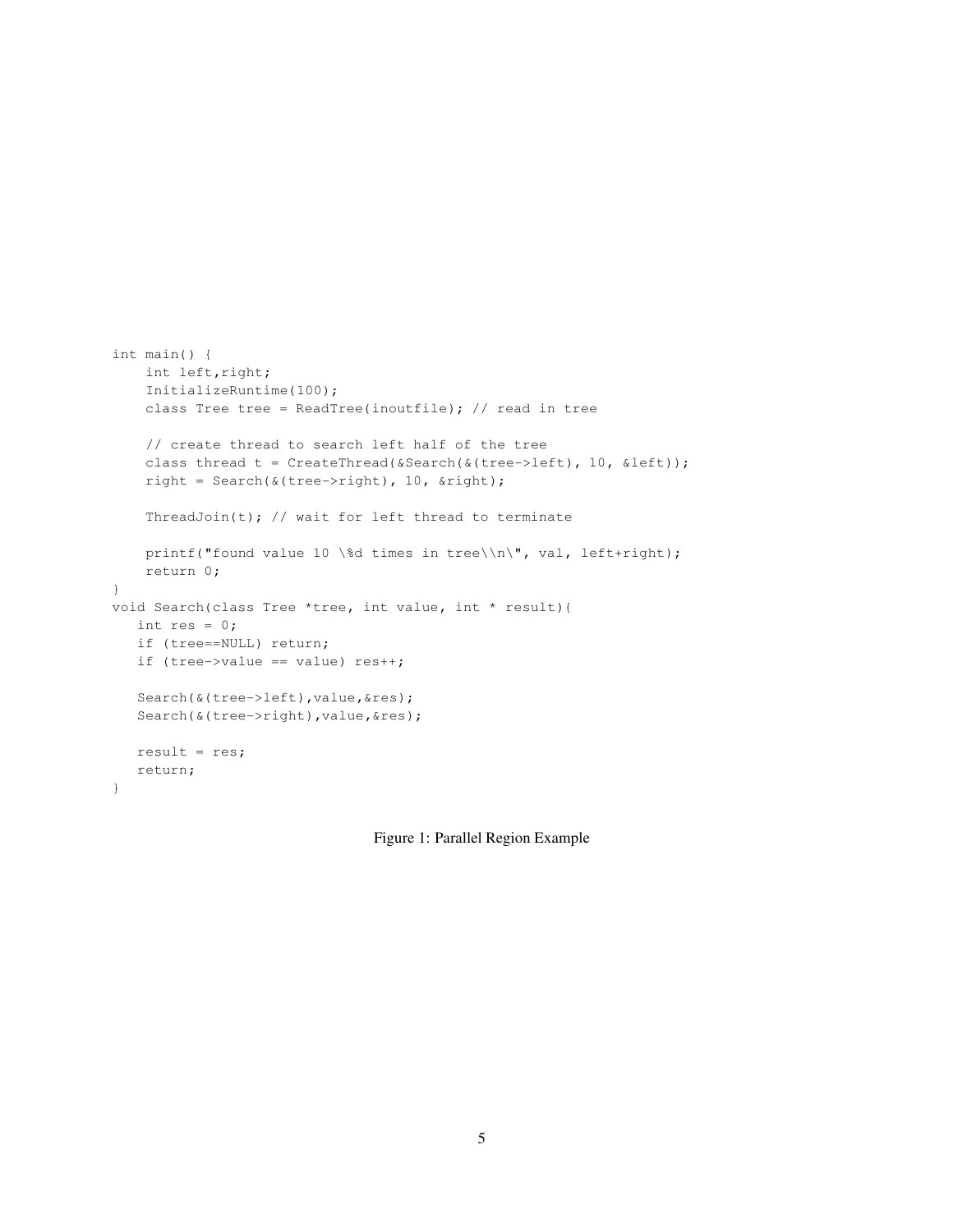```
int main() {
   int result;
   InitializeRuntime(100);
   class Tree tree = ReadTree(inoutfile); // read in tree
   result = Search(\&(tree), 10, &result);
   printf("found value 10 \%d times in tree\\n\", val, result);
   return 0;
}
void Search(class Tree *tree, int value, int * result){
   int left = 0, right = 0, result = 0;
   if (tree==NULL) return;
   if (tree->value == value) result++;
   // create new thread for left half of tree
   class thread t = CreateThread(&Search(&(tree->left), 10, &left));
   Search(&(tree->right),value,&right);
   ThreadJoin(t);
   result += left+right;
   return;
}
```
Figure 2: Nested Parallel Regions Example

By nesting parallel regions, we can greatly improve available parallelism and the ability of the runtime to adjust to where the work actually is located. in Figure 2, the same computation now forks off a thread at every node in the tree. For a big tree hundreds or thousands of threads can now be working on the problem, greatly decreasing time to completion. The change required is only moving the creation of new threads to with the created thread. From a performance viewpoint, generating new parallel threads would want to be terminated once the tree size was reduced to the point that a serial implementation would be faster.

#### **3.3.2 Parallel Loop**

Generating a parallel loop is also simple, as shown in Figure 3. The difficulty in generating parallel loops will be separate the loop body into a function that can be passed to **CreateParallelLoop()**. If the loop iterations are truly parallel this transform is simple, for reductions or linear recurrences the inter iteration synchronization or the tempera array to store the results until back to a serial region will complicate the implementation.

The time required by this transformation will limit the number and size of hand transformed applications, that *MAESTRO is tested with. As a target for automated tools, this limitation should not be severe.*

#### **3.3.3 Nested Parallelism and Barriers**

We can nest parallel loops as in Figure 4. Many applications will find it possible to identify much more parallelism than hardware resources exist to execute the loops

# **4 Synchronization**

Initially, MAESTRO will support 2 different interfaces to synchronization. For simple single producer/single consumer problems, a hash table will be used to allow an unbounded software implementation to be placed efficiently on any hardware mechanisms the vendors may eventually provide. This method will have implicit allocation and deallocation.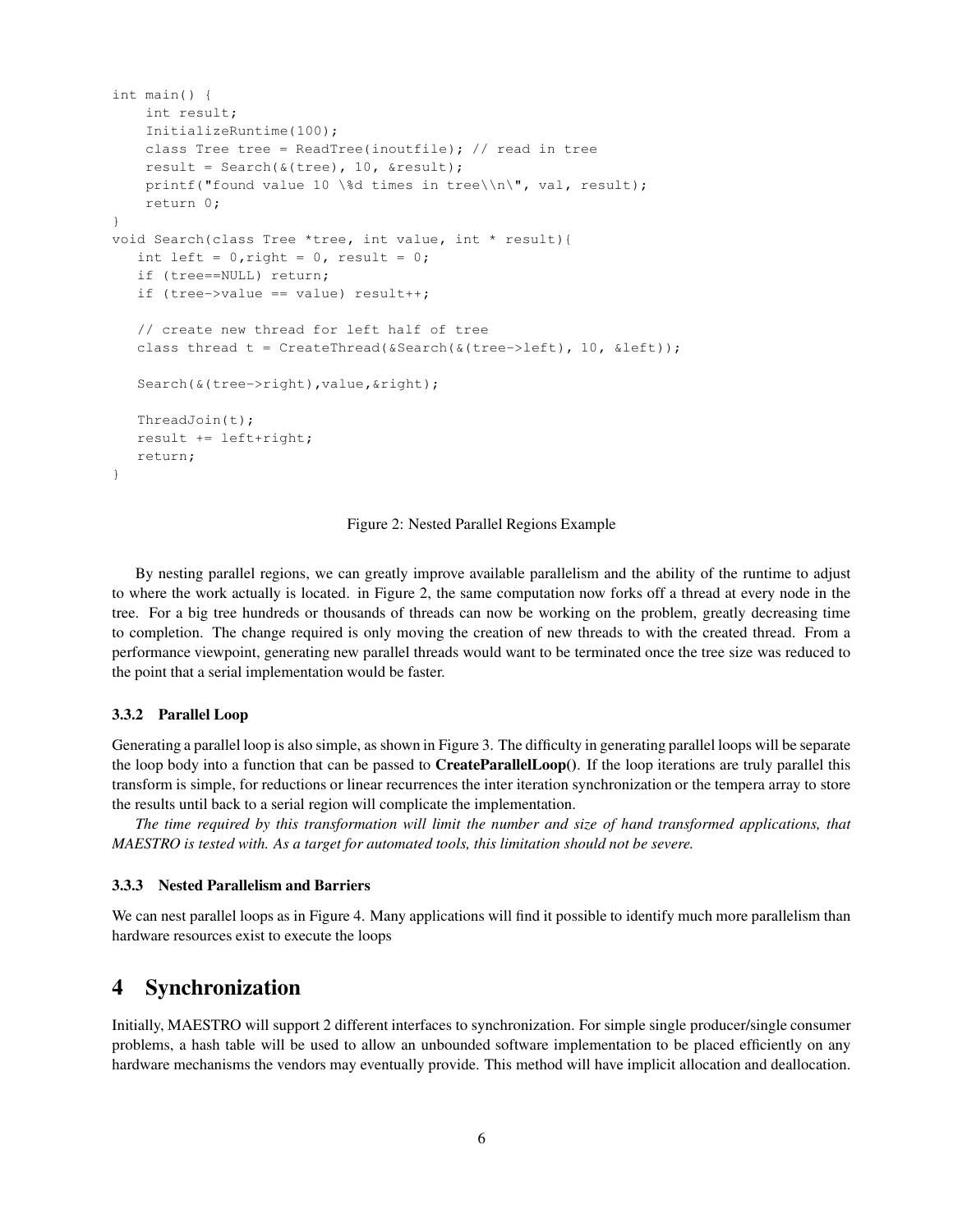```
int main () {
InitializeRuntime(100); // once near beginning of program
int Array[500];
InitArray(Array);
.
.
.
CreateParallelLoop(&DoubleIteration(),500);
.
.
.
}
// created function -- the body of the parallel loop
void DoubleIteration(int iteration) {
   Array[iteration] += Array[iteration];
}
```
#### Figure 3: Parallel Loop Example

For more involved synchronization needs, the second method will have explicit allocation and deallocation combined with a variety of read and write routines.

The second method will support many more complicated synchronization patterns than the first and may be more *efficient particularly for places where arrays of synchronization variables are required.*

Comment on extending this for specialized mechanisms for all 4 synchronization types in later API versions.

#### **4.1 Classes**

- **class sync**
	- **–** enum SyncValues state;
	- **–** void \* value;

#### • **enum SyncValues**

- **–** FULL a value is current in the variable
- **–** EMPTY a value is not currently in the variable and no thread is waiting
- **–** WAITING a value is not currently in the variable and a thread is waiting for this variable to become FULL
- **–** UNINITIALIZED the variable has never been used

#### **4.2 Functions**

#### **4.2.1 Producer/Consumer Synchronization**

• **void PCInit(int size)** - initialize Producer/Consumer Array and hash table for use by synchronization where there is only one reader and the overheads cannot be reduced by preallocating an array. **size** is a hint about the size to initially set the hash table up to support.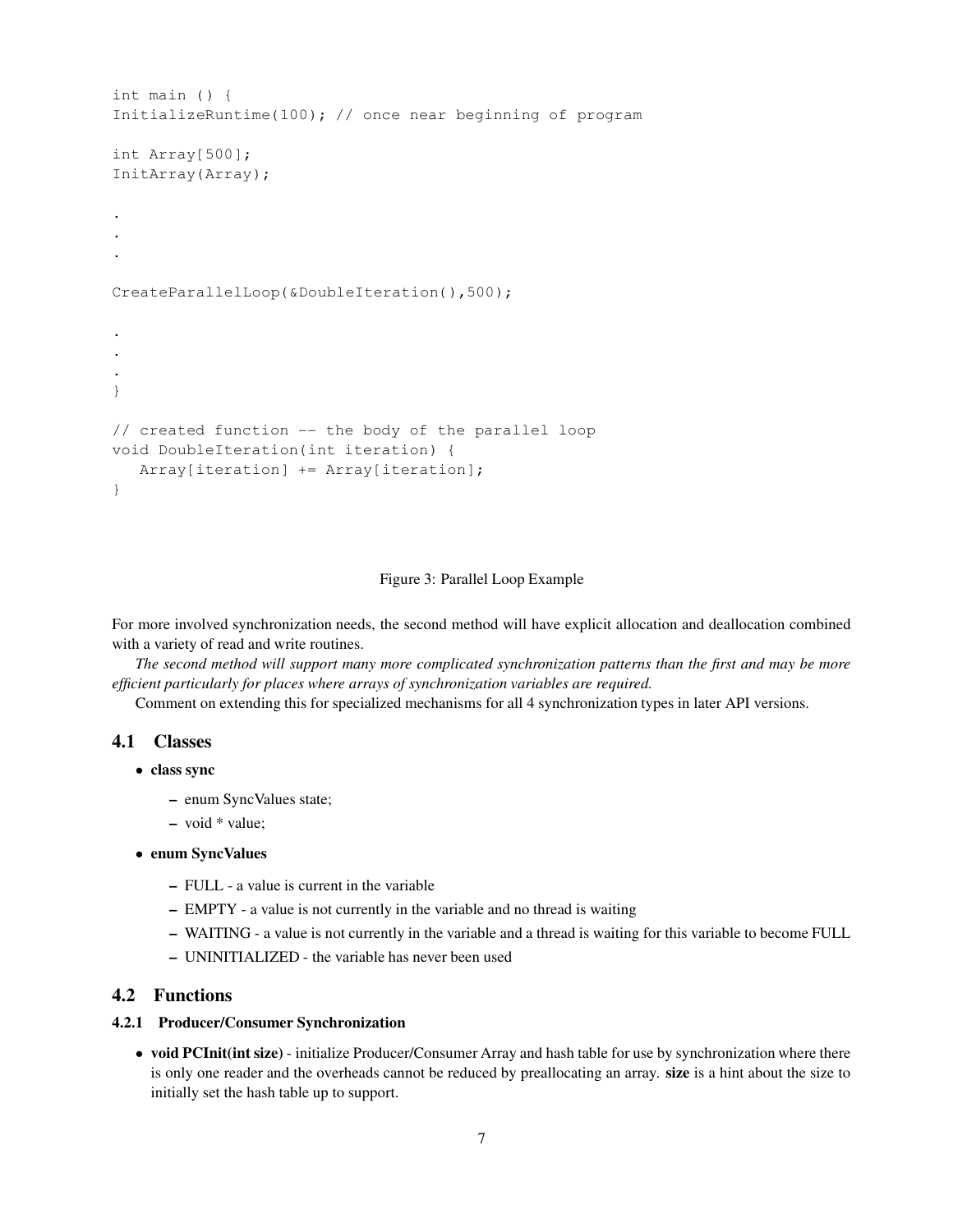```
\begin{figure}
\begin{verbatim}
int main () {
InitializeRuntime(100); // once near beginning of program
int Array[500];
InitArray(Array);
.
.
.
CreateParallelLoop(&DoubleArray(),500);
.
.
.
}
// created function -- the body of the parallel loop
void DoubleArray(int iteration) {
CreateParallelLoop(&DoubleRow(iteration),500);
}
// created function -- the body of the parallel loop
void DoubleRow(int row, int column) {
  Array[iteration][column] += Array[iteration][column];
}
```
Figure 4: Nested Loop Example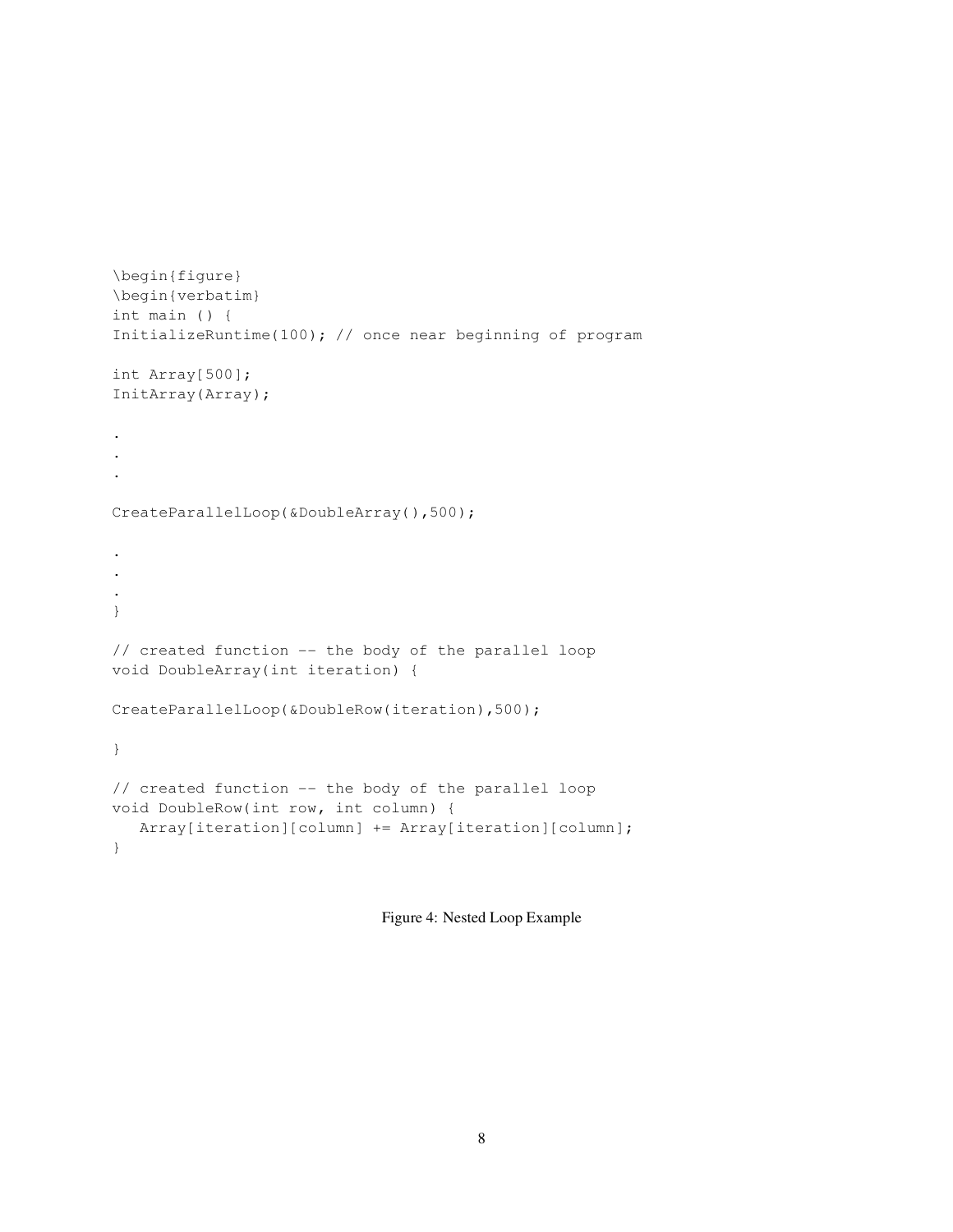- **bool status PCSet(int hashkey, void \*value)** set hash entry in PC table. When the producer (this thread) is first, create a hash table entry using the **hashkey**, mark the entry as full and save the **value** in the entry. When the consumer has arrived and is waiting, place the **value** in the entry and wake the consumer thread. If the entry has already present and full return an error.
- **bool status PCAcquire(int hashkey, void \*value)** wait on hash entry in the PC table. When the consumer (this thread) is first, insert a handle to wake up this thread into the entry and wait for the entry to be **PCSet()**. When the producer has arrived (either with or without waiting), get the **value** from the entry, free it and continue. If there is already a thread waiting at this **hashkey** return an error.

#### **4.2.2 Example**

A simple producer consumer usage pattern is shown in Figure 5. One thread produces a series of values (square of iteration count) and the other thread prints the values to standard out. The programming overhead to creating two threads and passing data between them is relatively minor. It is important to note that the two threads need to generate the same sequence of hash values, to make sure that data is received in the correct order. When the consumer looks for data with a hash value that the producer never uses, the thread will block and the program will deadlock.

*Can we use the address of a variable as a hash key to pass data in that variable?*

*Can we add debugging function to make the detection of deadlock easier to locate and correct?*

#### **4.2.3 General Synchronization**

- **class sync \* SyncAcquireArray(int hashkey, int size, enum status)** acquire a pointer to a continuous array of synchronization variables of size **size**. If the **hashkey** is new, it will allocate a new array. If the **hashkey** already exists, it will return a pointer to the already existing array. If the new array request a different size or for some other reason the allocation cannot be satisfied, **status** is an enum that identifies the problem. **status** will also tell the programmer whether this was a new allocation or an existing one was found.
- **bool SyncFreeArray(int hashkey)** frees the previously allocated **class sync** array allocated with the **hashkey**. Returns false if the item could not be freed (duplicate frees etc), true otherwise.
- **value SyncReadEmpty(class sync s)** execution waits until the state of the **class sync** variable is full, then returns the value, changes the state to empty and wakes a waiting writer.
- **value SyncReadLeaveFull(class sync s)** execution waits until the state of the **class sync** variable is full, returns the value and leaves the state full. This is used to implement 'future' semantics, see discussion later in the section.
- **void SyncWriteNoWait(class sync s, int value)** write **value** into the **class sync** variable regardless of initial state of the variable and leave the state full. *should probably fail if a waiting thread exists.*
- **void SyncWriteWaitForEmpty(class sync s, int value)** wait for **class sync** variable to be empty and then write **value** into the variable, leave the state full and awaken any waiting reader.

If the head of the waiting list is a **SyncReadEmpty** only awake one reader, if the head is a **SyncReadLeave-**Full awaken the whole list of waiters. This may not be optimal but awaking the whole list if only one can go generates continuation(bad) and not starting everyone if they leave the state alone can result in threads never *restarted(BAD!).*

• **void SyncEmpty(class sync s)** - force state of the **class sync** variable to be empty and the value to be 0.

A check to see if a thread is waiting on this variable and an error may be a good idea.

• **enum SyncValues SyncStatus(class sync s)** return the current status of the **class sync** variable **s** - empty, thread waiting, full, uninitialized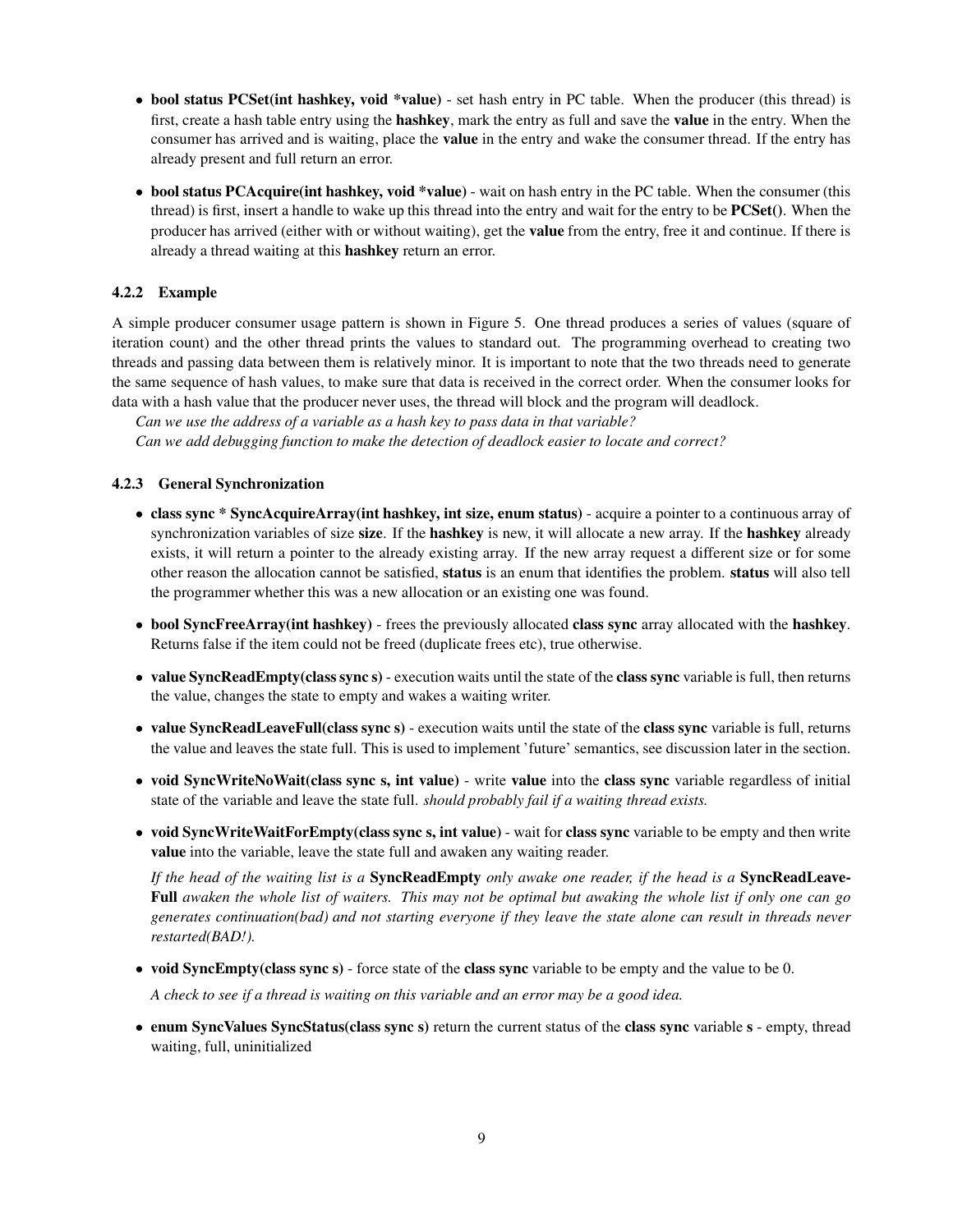```
#define ItemsToGenerate 500
int main() {
    // create consumer thread
    class thread t = CreateThread(&PrintAnswer());
   // producer
   PCInit(ItemsToGenerate);
    for(x = 0; x < ItemsToGenerate; x++){
       void * v;
       // compute value for v
       v = (void*) (x*x);bool ok = PCSet(hash + x, v);if (ok == 1) printf("duplicate hash value");
    }
    ThreadJoin(t); // wait for consumer thread to terminate
    return 0;
}
void PrintAnswer(){
   //consumer
   for(x = 0; x < ItemsToGenerate; x++){
        void *v;
        bool ok = PCAcquire(hash + x, v)
        if (ok == 1) print(" duplicate hash value");
        int ans = (int)*v;printf("value \%d = \%d\n", x, ans);
   }
  return;
}
```
Figure 5: Simple Producer/Consumer Example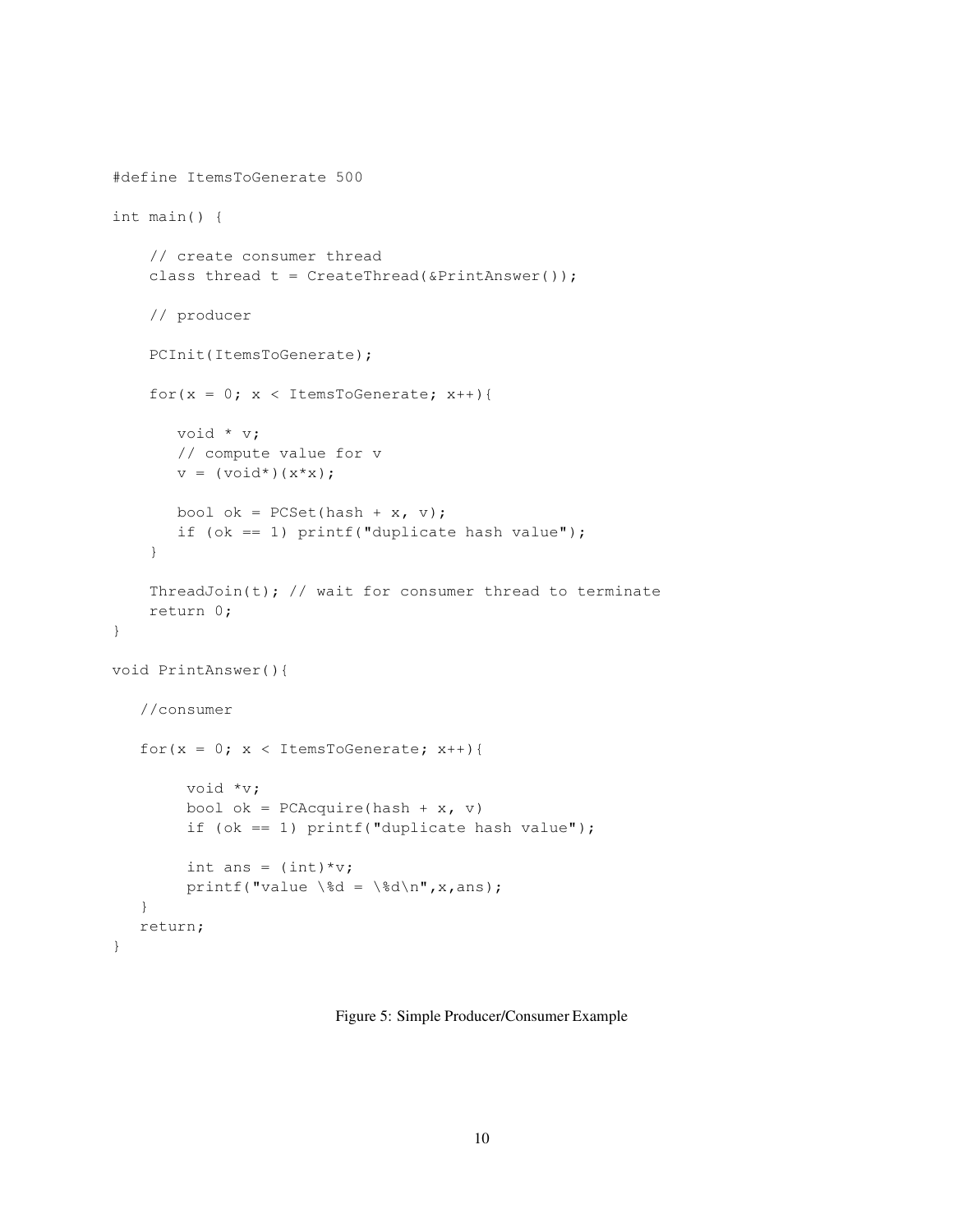#### **4.2.4 Examples**

**Array of Producer/consumer variables** A producer consumer usage using an array of synchronization variables is shown in Figure 6. The same example as previous section.

**Future** The Cray XMT supports an extension to C/C++/FORTRAN inspired and named after the future construct in LISP. On the Cray XMT it allows a value to be computed in parallel to be specified. Any use of that variable will wait for the value to be computed. Once the value is present it may be used multiple times without penalty. It is implemented by having the synchronization mechanism not empty the value after reading. Allows a parallel region to compute a value that will be reused, without having to either copy out of the synchronization variable or even know where the first use will be(example value used inside arms of a switch statement. Don't know which one and don't want to force the parallelization to complete before evaluating the switch condition.)

One simple use variation for this mode is shown in Figure 7. In the example  $Compute$ , which fills s with a value, will run in parallel with the elided portion of the function and the main thread will wait for the value to be computed only when actually needed. One shortcoming of this example is that it assumes child thread continues to execute and joins back with this thread later, making thread scheduling hints difficult.

In Figure 8, a similar code sequence the **ThreadJoin()**'s can be used as hints to MAESTRO to help thread scheduling. Even though 3 parallel threads are started, there is a preferred ordering based on some switch condition. By using **ThreadJoin()**, we can execute the thread most need by the main thread first.

#### **Wavefront**

# **5 Bibliography & References Cited**

[1] Gail A. Alverson, Robert Alverson, David Callahan, Brian Koblenz, Allan Porterfield, and Burton J. Smith. Exploiting heterogeneous parallelism on a multithreaded multiprocessor. In *ICS*, pages 188–197, 1992.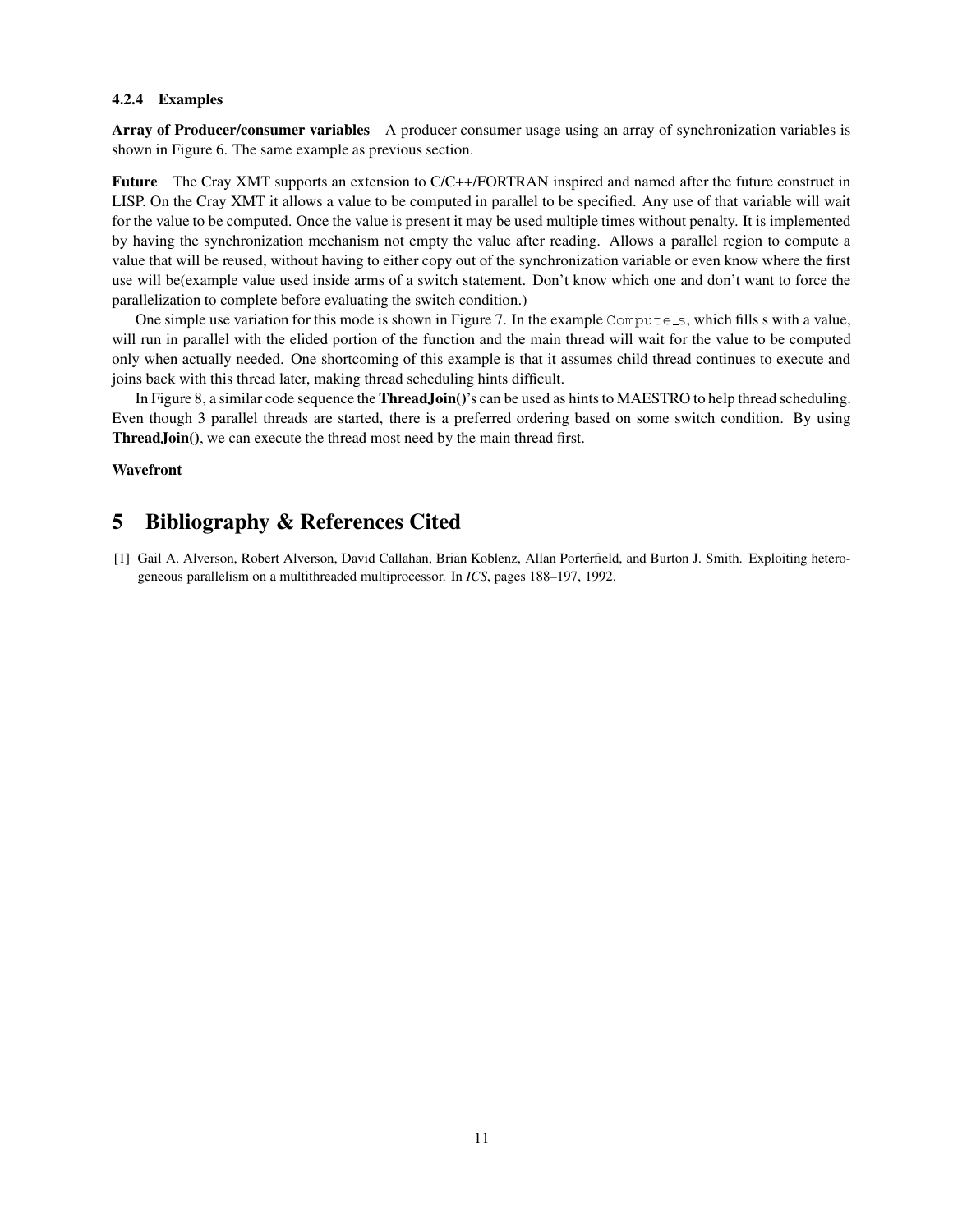```
int main() {
    // create consumer thread
    class thread t = CreateThread(PrintAnswer);
    // producer
    s = SyncAcquireArray(hash,ItemsToGenerate,status);
    if (status == NEW_SYNC) SyncEmpty(s);
    for (x = 0; x < ItemsToGenerate; x++) {
      // compute value
      value = x * x;
      SyncWriteWaitForEmpty(&s[x], value);
    }
    ThreadJoin(t); // wait for consumer thread to terminate
    bool ok = SyncFreeArray(hash);
    if(!ok) printf("error freeing sync array");
   return 0;
}
void PrintAnswer(){
    // consumer
    s = SyncAcquireArray(hash, ItemsToGenerate, status);
    if (status == NEW_SYNC) SyncEmpty(s);
    for (x = 0; x < ItemsToGenerate; x++) {
        v = SyncReadEmpty(&s[x]);
        int ans = (int)*v;printf("value \%d = \%d\n", x, ans);
    }
    return;
}
```
Figure 6: Array Producer/Consumer Example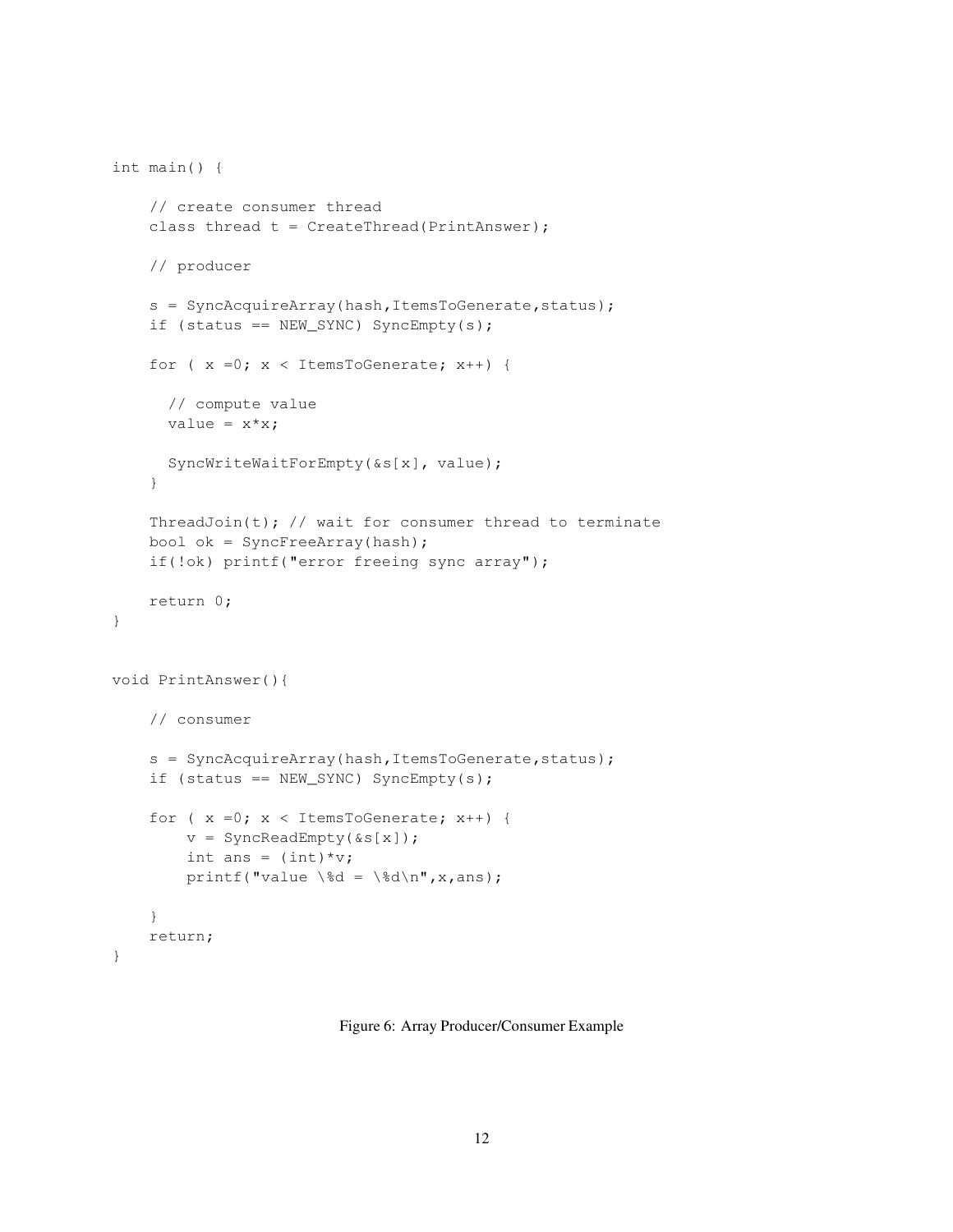```
class sync *_s = SyncAcquireArray(hash, 1, status);
if (status == NEW\_SYNC) SyncEmpty(s);
class thread t = CreateThread(Compute_s());
.
.
.
switch(cond) {
  case 1:
      ...
      foo = SyncReadLeaveFull(s);
     break;
  case 2:
      ...
      bar = SyncReadLeaveFull(s);
      break;
  case 3:
      ...
      \texttt{baz} = \texttt{SyncReadLeaveFull(s)};
      break;
  default:
      break;
}
foobar = SyncReadLeaveFull(s);
.
.
.
```
Figure 7: Example using **SyncReadLeaveFull**